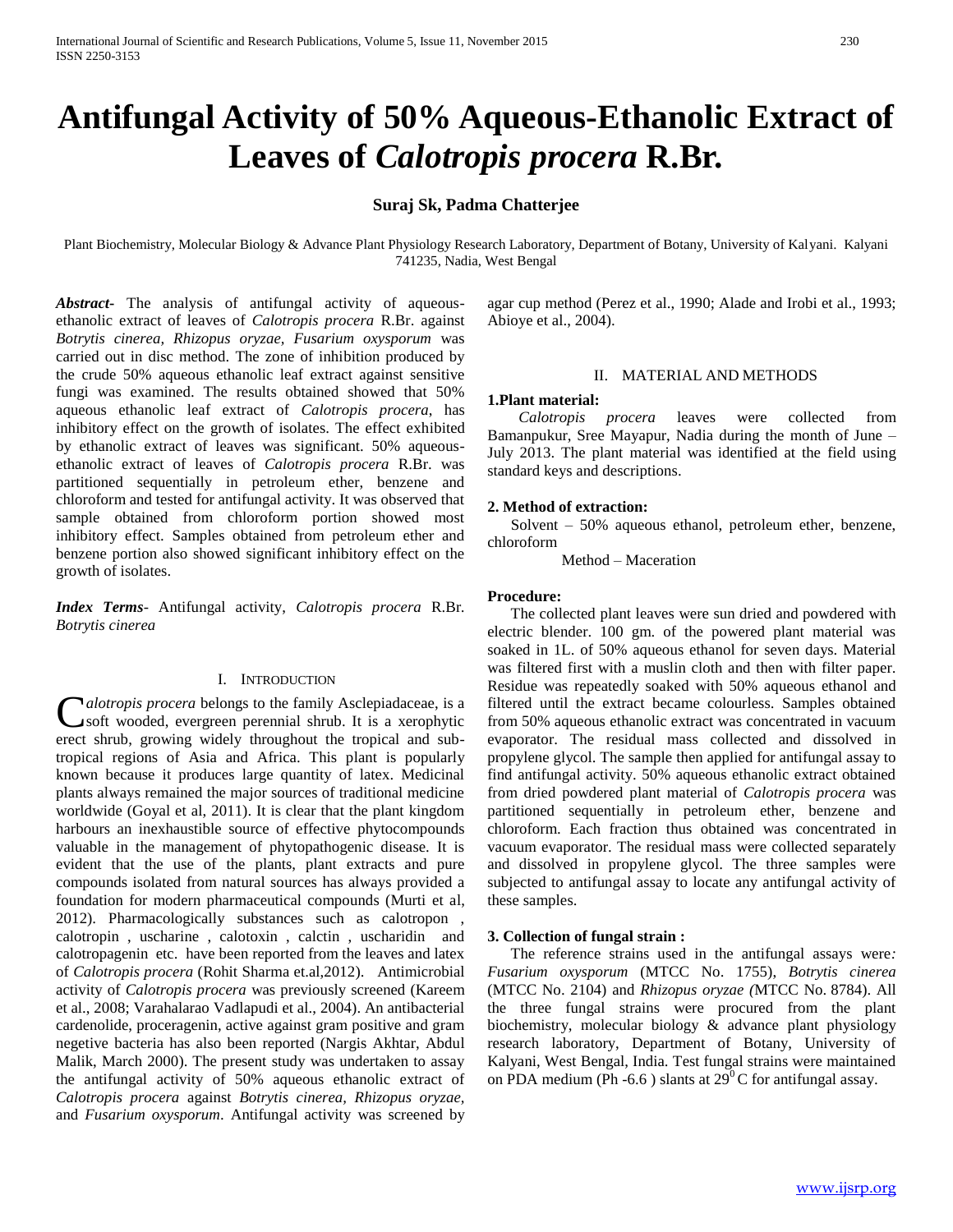# **4. Fungicidal Assay**:

 Antifungal activity was screened by agar cup method (Perez et al., 1990;Alade and Irobi et al., 1993; Abioye et al., 2004). At first the PDA medium was poured into the sterile petriplates and kept into the Laminar Air Flow cabinet until the medium became solidified. Next the test fungal cultures were evenly spread over the media by sterile cotton swabs. Then by using sterile cork borer, wells of 9 mm were made in the medium. 100ul of each samples having different concentration were applied to the petri plates containing PDA medium. Plates containing pure culture of *Botrytis cinerea* and *Rhizopus oryzae* were incubated at 29<sup>0</sup>C for 48- 72 hours. In case of *Fusarium oxysporum* incubation was done at  $29^0$  C for 18-20 days. After the incubation period was over, all the plates were observed for the formulation of inhibition zone and to locate antifungal nature of the samples. The zone of inhibition was measured by using millimetre scale. One control set was prepared by Appling pure cultures of fungus strains to petriplates containing PDA medium. These observations were made triplicate applying sample concentration / fungus combination.

# III. RESULT AND DISCUSSION

# **TABLE 1: Antifungal effect of 50% aqueous ethanolic leaf extract of** *Calotropis procera*

| Concentration<br>$\sigma$ f |          | Diameter of inhibition   | inhibitory<br>Minimum    |                       |                            |  |  |
|-----------------------------|----------|--------------------------|--------------------------|-----------------------|----------------------------|--|--|
| sample $(mg / ml)$          |          | Botrytis cinerea(MTCC    | Rhizopus<br>oryzae       | Fusarium<br>oxysporum | concentration (MIC)        |  |  |
|                             |          | No. 2104)                | (MTCC No. 8784)          |                       |                            |  |  |
| Control                     |          |                          |                          |                       |                            |  |  |
| $\sqrt{0}$                  |          |                          |                          |                       |                            |  |  |
| $\overline{5}$              |          | $\overline{\phantom{a}}$ | $\overline{\phantom{a}}$ |                       |                            |  |  |
| 10                          |          |                          |                          |                       |                            |  |  |
| 15                          |          | $\sim$                   | $\overline{\phantom{a}}$ | $\blacksquare$        |                            |  |  |
| 20                          | Mean     | 2.14                     | $\overline{\phantom{a}}$ | $\blacksquare$        | 20mg/ml in <i>Botrytis</i> |  |  |
|                             | Std.Dev  | 0.06                     |                          |                       | cinerea                    |  |  |
| 25                          | Mean     | 7.33                     | 3.11                     | 2.11                  | 25 mg/ml in Rhizopus       |  |  |
|                             | Std.Dev  | 0.07                     | 0.02                     | 0.02                  | oryzae and Fusarium        |  |  |
|                             |          |                          |                          |                       | oxysporum                  |  |  |
| 30                          | Mean     | 8.83                     | 4.25                     | 5.31                  |                            |  |  |
|                             | Std.Dev. | 0.02                     | 0.05                     | 0.02                  |                            |  |  |
| 35                          | Mean     | 10.16                    | 8.11                     | 9.18                  |                            |  |  |
|                             | Std.Dev. | 0.02                     | 0.02                     | 0.02                  |                            |  |  |
| 40                          | Mean     | 19.23                    | 18.08                    | 14.23                 |                            |  |  |
|                             | Std.Dev. | 0.02                     | 0.07                     | 0.02                  |                            |  |  |
| 45                          | Mean     | 27.10                    | 21.20                    | 19.86                 |                            |  |  |
|                             | Std.Dev. | 0.10                     | 0.08                     | 0.07                  |                            |  |  |
| 50                          | Mean     | 38.10                    | 29.11                    | 25.18                 |                            |  |  |
| Std.Dev.                    |          | 0.08                     | 0.02                     | 0.05                  |                            |  |  |
| $\rm SE$                    |          | $\pm 0.04$               | $\pm 0.03$               | $\pm 0.02$            |                            |  |  |
| CD at 5% level              |          | 0.08                     | 0.06                     | 0.05                  |                            |  |  |
|                             |          |                          |                          |                       |                            |  |  |

The observed values are expressed as mean  $\pm$  standard deviation (std.dev.).

 All the values expressed in the table are statistically analysed by ONE WAY ANOVA TEST in respect of control set and found significantly different at 5% level ( p< 0.05). Control set showed no inhibition zone.

# **TABLE 2: Determination of antifungal activity of the sample obtained from petroleum ether extract**

| Concentration<br>οf<br>sample $(mg / ml)$ |  | Diameter of inhibition | Minimum<br>inhibitory |                 |                    |                    |
|-------------------------------------------|--|------------------------|-----------------------|-----------------|--------------------|--------------------|
|                                           |  |                        | Botrytis cinerea      | Rhizopus oryzae | Fusarium oxysporum | concentration(MIC) |
| Control                                   |  |                        |                       |                 |                    |                    |
| $\sqrt{0}$                                |  |                        |                       |                 |                    |                    |
|                                           |  |                        |                       |                 |                    |                    |
| 10                                        |  |                        |                       |                 |                    |                    |
| 15                                        |  |                        |                       |                 |                    |                    |
| 20                                        |  |                        |                       |                 |                    |                    |
| 25                                        |  |                        |                       |                 |                    |                    |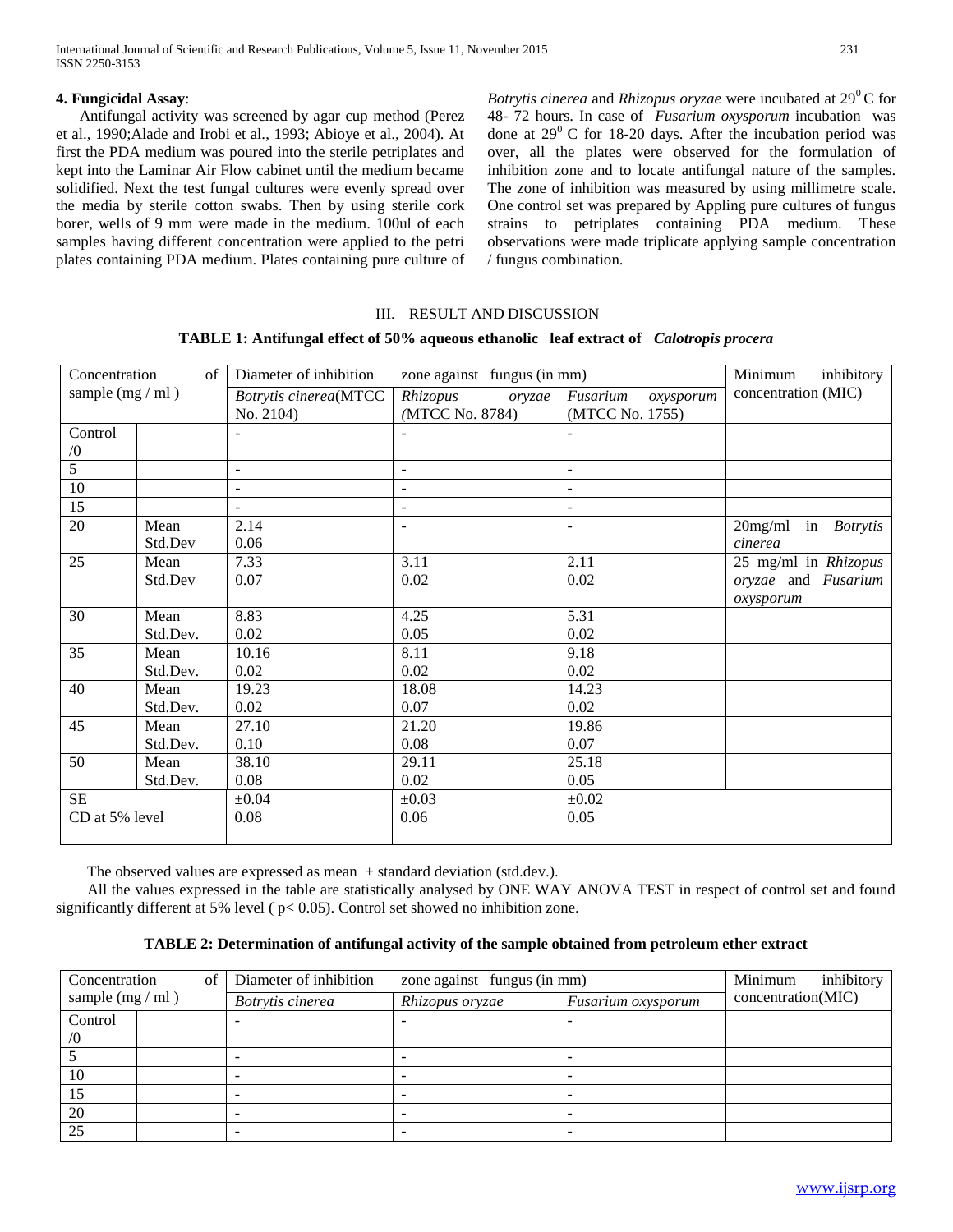International Journal of Scientific and Research Publications, Volume 5, Issue 11, November 2015 232 ISSN 2250-3153

| 30             | Mean     | 3.59       |            |            | $30$ mg/ml in <i>Botrytis</i> |
|----------------|----------|------------|------------|------------|-------------------------------|
|                | Std.Dev. | 0.03       |            |            | cinerea                       |
| 35             | Mean     | 6.05       | 4.29       | 3.85       | 35 mg/ml in Rhizopus          |
|                | Std.Dev. | 0.04       | 0.04       | 0.14       | oryzae and Fusarium           |
|                |          |            |            |            | oxysporum                     |
| 40             | Mean     | 8.76       | 6.03       | 5.48       |                               |
|                | Std.Dev. | 0.14       | 0.02       | 0.24       |                               |
| 45             | Mean     | 11.71      | 9.98       | 7.35       |                               |
|                | Std.Dev. | 0.06       | 0.02       | 0.10       |                               |
| 50             | Mean     | 14.93      | 12.07      | 10.62      |                               |
|                | Std.Dev. | 0.03       | 0.05       | 0.07       |                               |
| 55             | Mean     | 16.46      | 18.18      | 17.24      |                               |
|                | Std.Dev. | 0.38       | 0.06       | 0.04       |                               |
| 60             | Mean     | 21.53      | 23.13      | 20.12      |                               |
|                | Std.Dev. | 0.26       | 0.03       | 0.02       |                               |
| <b>SE</b>      |          | $\pm 0.11$ | $\pm 0.02$ | $\pm 0.07$ |                               |
| CD at 5% level |          | 0.23       | 0.04       | 0.14       |                               |
|                |          |            |            |            |                               |

The observed values are expressed as mean  $\pm$  standard deviation (std.dev.).

 All the values expressed in the table are statistically analysed by ONE WAY ANOVA TEST in respect of control set and found significantly different at 5% level ( p< 0.05). Control set showed no inhibition zone.

| Concentration<br>of <sub>1</sub> |          | Diameter of inhibition | Minimum<br>inhibitory              |                          |                              |  |  |  |  |
|----------------------------------|----------|------------------------|------------------------------------|--------------------------|------------------------------|--|--|--|--|
| sample $(mg / ml)$               |          | Botrytis cinerea       | Rhizopus oryzae                    | Fusarium oxysporum       | concentration(MIC)           |  |  |  |  |
| Control                          |          |                        |                                    |                          |                              |  |  |  |  |
| $\sqrt{0}$                       |          |                        |                                    |                          |                              |  |  |  |  |
| $\overline{5}$                   |          | $\sim$                 | $\sim$                             | $\blacksquare$           |                              |  |  |  |  |
| 10                               |          | $\blacksquare$         | $\overline{\phantom{a}}$           | $\blacksquare$           |                              |  |  |  |  |
| 15                               |          | $\blacksquare$         | $\overline{\phantom{a}}$           | $\overline{\phantom{a}}$ |                              |  |  |  |  |
| 20                               |          | $\sim$                 | $\sim$<br>$\overline{\phantom{a}}$ |                          |                              |  |  |  |  |
| 25                               | Mean     |                        |                                    | 3.97                     | 25 mg/ml in Fusarium         |  |  |  |  |
|                                  | Std.Dev. |                        |                                    | 0.01                     | oxysporum                    |  |  |  |  |
| 30                               | Mean     | 4.60                   | 3.29                               | 6.60                     | 30 mg /ml in <i>Botrytis</i> |  |  |  |  |
|                                  | Std.Dev. | 0.09                   | 0.03                               | 0.02                     | cinerea and Rhizopus         |  |  |  |  |
|                                  |          |                        |                                    |                          | oryzae                       |  |  |  |  |
| 35                               | Mean     | 7.45                   | 7.30                               | 8.97                     |                              |  |  |  |  |
|                                  | Std.Dev. | 0.11                   | 0.02                               | 0.04                     |                              |  |  |  |  |
| 40                               | Mean     | 10.26                  | 10.58                              | 12.14                    |                              |  |  |  |  |
|                                  | Std.Dev. | 0.07                   | 0.03                               | 0.03                     |                              |  |  |  |  |
| 45                               | Mean     | 14.16                  | 14.12                              | 15.19                    |                              |  |  |  |  |
|                                  | Std.Dev. | 0.06                   | 0.02                               | 0.07                     |                              |  |  |  |  |
| 50                               | Mean     | 17.24                  | 19.21                              | 20.14                    |                              |  |  |  |  |
|                                  | Std.Dev. | 0.02                   | 0.00                               | 0.03                     |                              |  |  |  |  |
| 55                               | Mean     | 20.14                  | 23.14                              | 25.64                    |                              |  |  |  |  |
|                                  | Std.Dev. | 0.04                   | 0.03                               | 0.02                     |                              |  |  |  |  |
| 60                               | Mean     | 25.67                  | 27.58                              | 29.12                    |                              |  |  |  |  |
|                                  | Std.Dev. | 0.04                   | 0.03                               | 0.02                     |                              |  |  |  |  |
| <b>SE</b>                        |          | $\pm 0.04$             | $\pm 0.01$                         | $\pm 0.02$               |                              |  |  |  |  |
| CD at 5% level                   |          | 0.08                   | 0.03                               | 0.05                     |                              |  |  |  |  |

# **TABLE 3: Determination of antifungal activity of the sample obtained from benzene extract**

The observed values are expressed as mean  $\pm$  standard deviation (std.dev.).

 All the values expressed in the table are statistically analysed by ONE WAY ANOVA TEST in respect of control set and found significantly different at 5% level (p< 0.05). Control set showed no inhibition zone.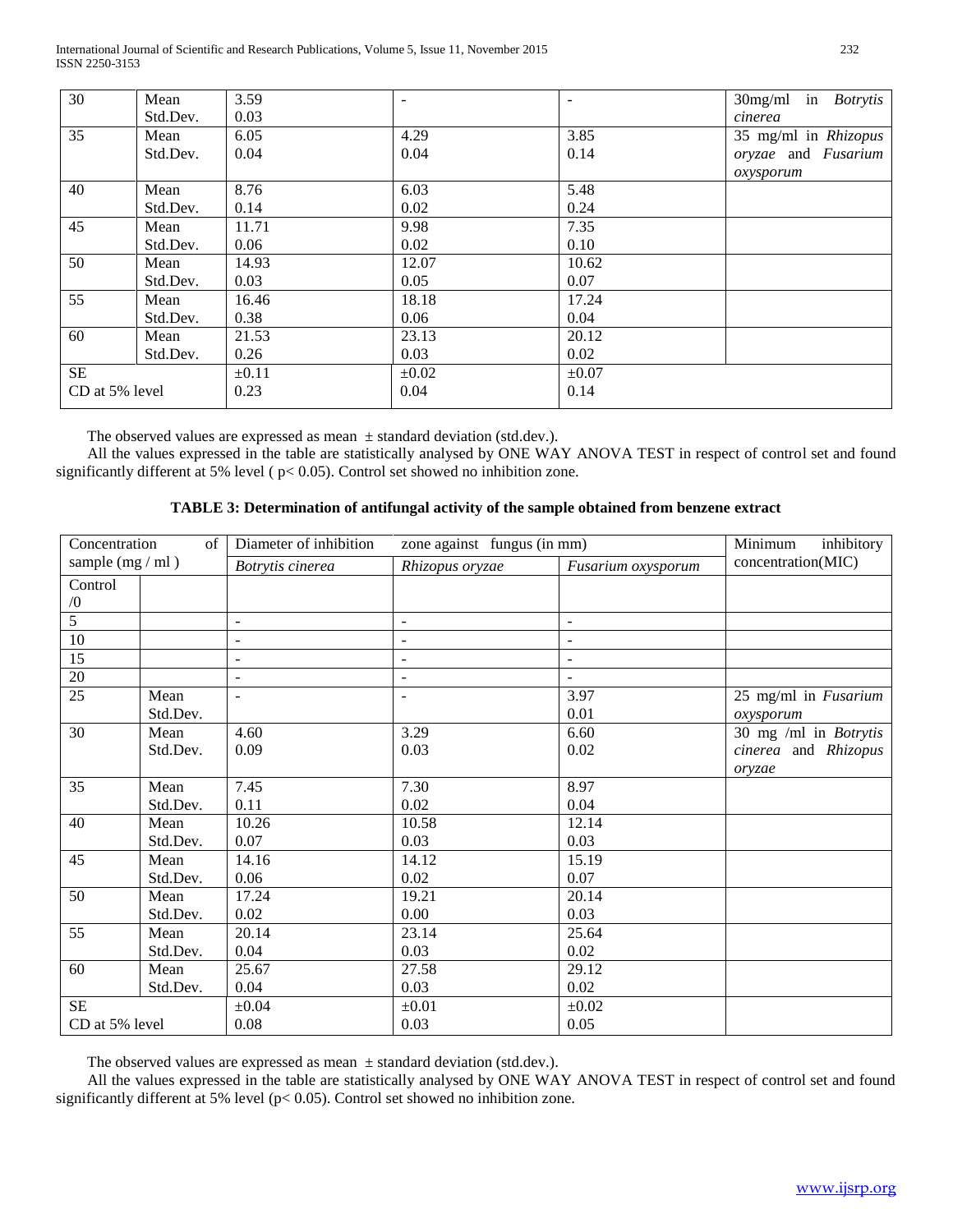| Concentration<br>of |               | Diameter of inhibition | Minimum<br>inhibitory |                          |                      |  |  |
|---------------------|---------------|------------------------|-----------------------|--------------------------|----------------------|--|--|
| sample $(mg / ml)$  |               | Botrytis cinerea       | Rhizopus oryzae       | Fusarium oxysporum       | concentration(MIC)   |  |  |
| Control /0          |               | $\blacksquare$         |                       |                          |                      |  |  |
| $\overline{5}$      |               | $\mathbf{r}$           | $\blacksquare$        | $\overline{\phantom{a}}$ |                      |  |  |
| 10                  |               | $\blacksquare$         | $\blacksquare$        | $\overline{\phantom{a}}$ |                      |  |  |
| $\overline{15}$     |               |                        |                       | $\equiv$                 |                      |  |  |
| 20                  | Mean          | 5.97                   | 3.16                  | $\blacksquare$           | 20 mg/ml in Botrytis |  |  |
|                     | Std.Dev.      | 0.01                   | 0.02                  |                          | cinerea and Rhizopus |  |  |
|                     |               |                        |                       |                          | oryzae               |  |  |
| 25                  | Mean          | 12.96                  | 8.23                  | 2.08                     | 25 mg/ml in Fusarium |  |  |
|                     | Std.Dev.      | 0.02                   | 0.03                  | 0.02                     | oxysporum            |  |  |
| 30                  | 18.56<br>Mean |                        | 12.54                 | 6.15                     |                      |  |  |
|                     | Std.Dev.      | 0.02                   | 0.03                  | 0.02                     |                      |  |  |
| $\overline{35}$     | Mean          | 23.28                  | 15.11                 | 10.18                    |                      |  |  |
|                     | Std.Dev.      | 0.05                   | 0.01                  | 0.08                     |                      |  |  |
| 40                  | Mean          | 30.15                  | 23.52                 | 16.14                    |                      |  |  |
|                     | Std.Dev.      | 0.04                   | 0.02                  | 0.02                     |                      |  |  |
| 45                  | Mean          | 38.14                  | 29.11                 | 21.25                    |                      |  |  |
|                     | Std.Dev.      | 0.01                   | 0.01                  | 0.03                     |                      |  |  |
| $\overline{50}$     | Mean          | 43.58                  | 34.17                 | 30.21                    |                      |  |  |
|                     | Std.Dev.      | 0.03                   | 0.02                  | 0.10                     |                      |  |  |
| 55                  | Mean          | 48.27                  | 40.07                 | 36.09                    |                      |  |  |
|                     | Std.Dev.      | 0.07                   | 0.07                  | 0.05                     |                      |  |  |
| 60                  | Mean          | 54.21                  | 45.26                 | 42.14                    |                      |  |  |
|                     | Std.Dev.      | 0.07                   | 0.13                  | 0.02                     |                      |  |  |
| <b>SE</b>           |               | $\pm 0.02$             | $\pm 0.03$            | $\pm 0.03$               |                      |  |  |
| CD at 5% level      |               | 0.05                   | 0.07                  | 0.07                     |                      |  |  |
|                     |               |                        |                       |                          |                      |  |  |
|                     |               |                        |                       |                          |                      |  |  |
|                     |               |                        |                       |                          |                      |  |  |

|  |  |  |  | TABLE 4: Determination of antifungal activity of the sample obtained from chloroform extract |  |  |  |  |  |  |  |
|--|--|--|--|----------------------------------------------------------------------------------------------|--|--|--|--|--|--|--|
|  |  |  |  |                                                                                              |  |  |  |  |  |  |  |

The observed values are expressed as mean  $\pm$  standard deviation (std.dev.).

 All the values expressed in the table are statistically analysed by ONE WAY ANOVA TEST in respect of control set and found significantly different at 5% level (p< 0.05). Control set showed no inhibition zone.

 Table 1 showed minimum inhibitory concentration (MIC) of 50% aqueous ethanolic leaf extract of *Calotropis procera*  against *Botrytis cinerea* (20mg/ml), *Rhizopus oryzae* (25mg/ml), and *Fusarium oxysporum* (25mg/ml)*.* Table 2 showed that phytocompounds obtained from petroleum ether extract have most inhibitory effect against *Botrytis cinerea* having MIC value 30mg/ml followed by *Rhizopus oryzae and Fusarium oxysporum*  having MIC value 35mg/ml. From table 3 it is clear that active principles obtained from benzene extract showed better inhibition against *Fusarium oxysporum* having MIC value 25 mg/ml followed by *Botrytis cinerea* and *Rhizopus oryzae* having MIC value 30 mg/ml*.* Table 4 clearly indicates that compounds obtained from chloroform extract have most inhibitory effect against *Botrytis cinerea* and *Rhizopus oryzae* having MIC value 20 mg/ml followed by *Fusarium oxysporum* having MIC value 25mg/ml.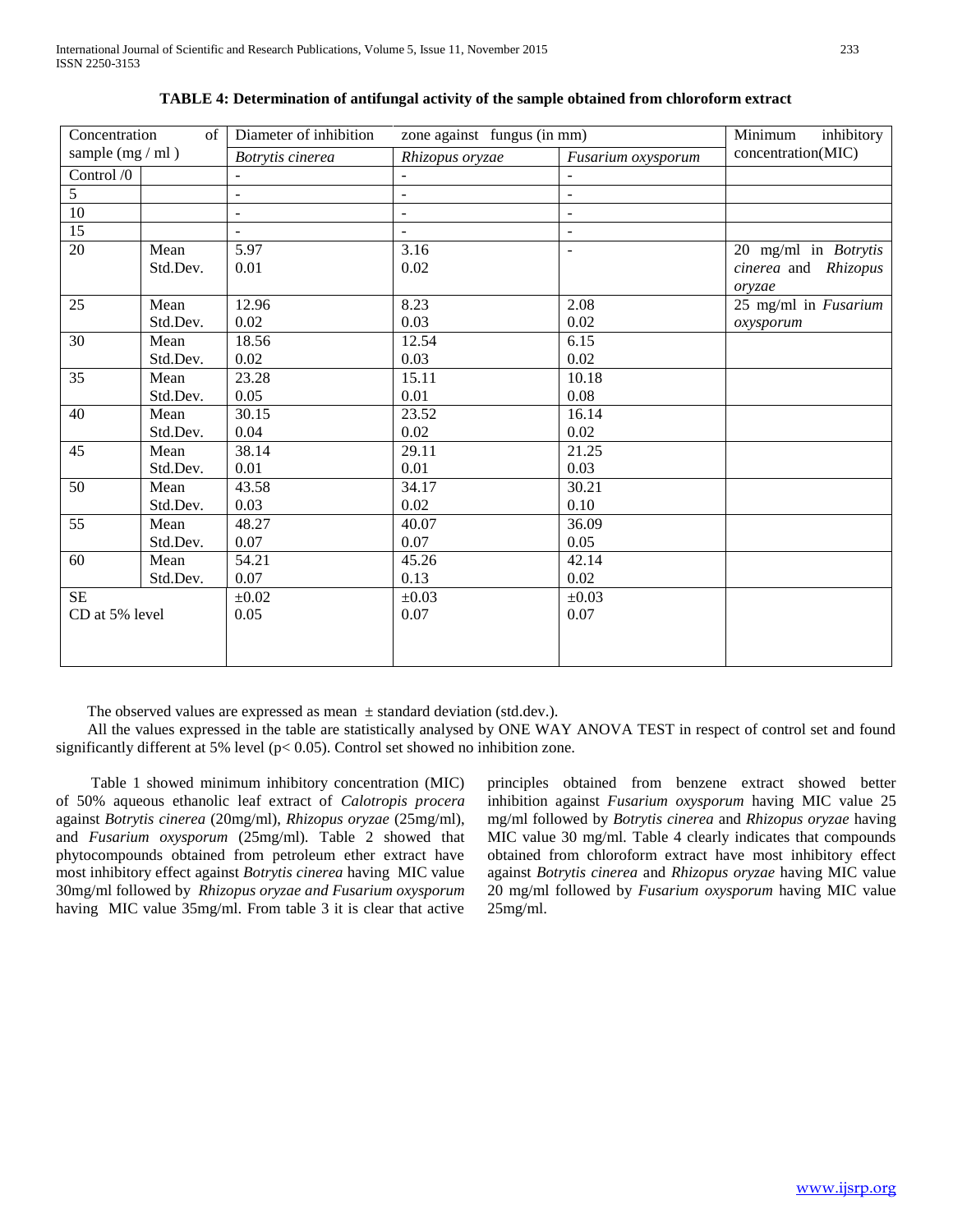

Control set showing no inhibition zone in Bhizopus anzae



Control set showing no inhibition zone in Botrytis cinerea



50% aqueous ethanolic\_extract showing inhibition zone in **Bhizopus oryzae (50mg/ml)** 



50% aqueous ethanolic\_extract showing inhibition zone in Botrytis cinerea (50mg/ml)



Control set showing no inhibition zone in Eusarium oxysporum

50% aqueous ethanolic\_extract showing inhibition zone in Eusarium oxysporum (50mg/ml)

# IV. CONCLUSION

 Table 1 showed antifungal effect of 50% aqueous ethanolic leaf extract against *Botrytis cinerea, Rhizopus oryzae* and *Fusarium oxysporum.* From this it can be concluded that 50%

aqueous ethanolic leaf extract of *Calotropis procera* may be used as potent fungicide in agricultural purpose. Further purification of the 50% aqueous ethanolic extract using different solvents such as petroleum ether, benzene and chloroform was done. It was observed that samples obtained from these solvent extract showed potent antifungal activity. Samples obtained from